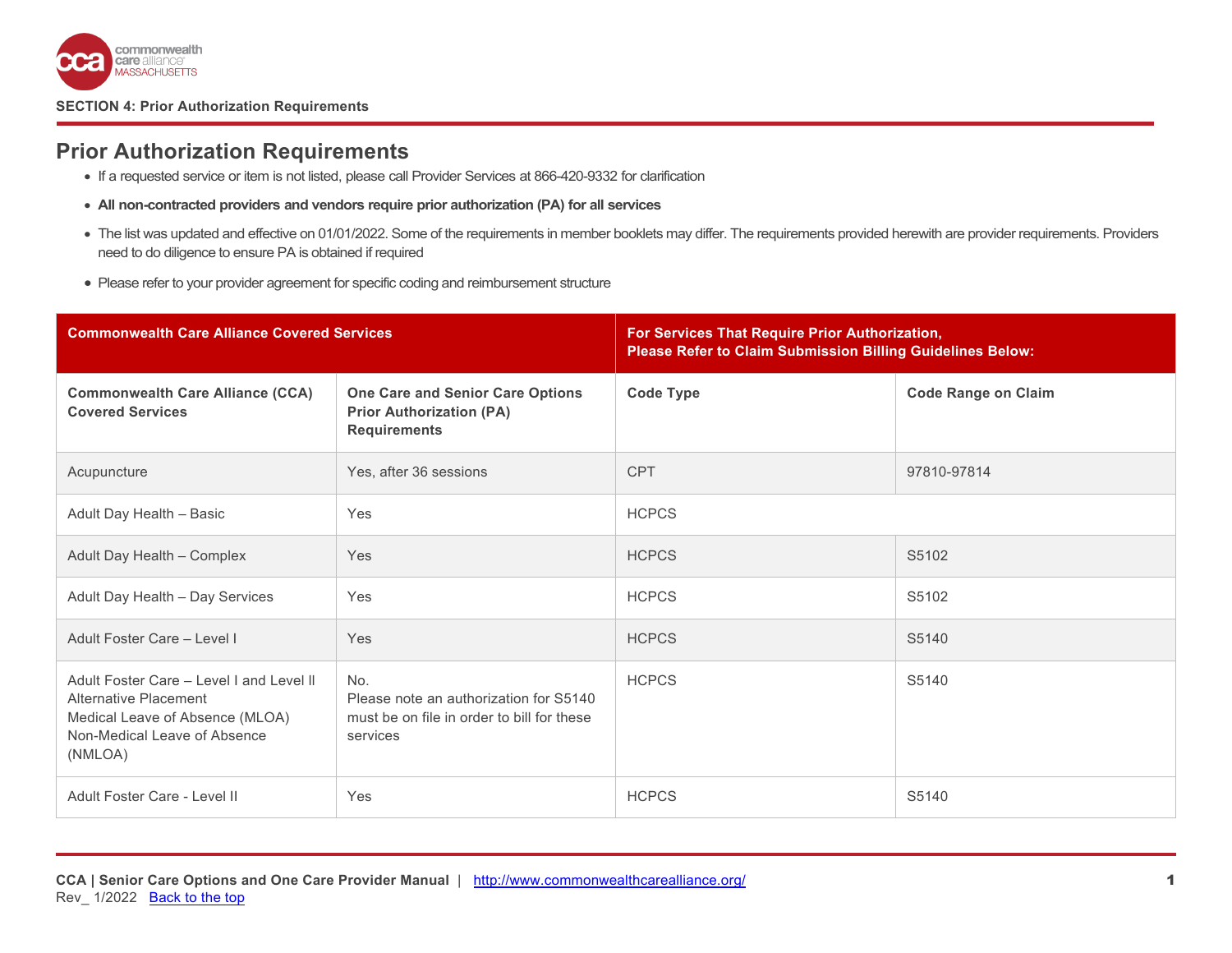

| Group Adult Foster Care (GAFC)<br>(Supportive Housing) | Yes                                                       | <b>HCPCS</b>                                                              | H0043                       |
|--------------------------------------------------------|-----------------------------------------------------------|---------------------------------------------------------------------------|-----------------------------|
| Alzheimer's Assessment                                 | Yes                                                       | <b>HCPCS</b>                                                              | S5110                       |
| Alzheimer's Coaching                                   | Yes                                                       | <b>HCPCS</b>                                                              | S5111                       |
| Ambulatory/Outpatient Surgery                          | Yes                                                       | Please call CCA Provider Services for<br>more information at 866-420-9332 |                             |
| Assisted Living (Basic)                                | Yes                                                       | <b>HCPCS</b>                                                              | T2031                       |
| Assisted Living Special Care/Memory<br>Care Unit       | Yes                                                       | <b>HCPCS</b>                                                              | T2031                       |
| <b>Behavioral Health Care Services</b>                 | Please see the <b>Behavioral Health</b><br><b>Section</b> | $\overline{\phantom{a}}$                                                  | $\overline{\phantom{a}}$    |
| <b>Cardiac Rehabilitation Services</b>                 | Yes                                                       | <b>CPT</b><br><b>HCPC</b>                                                 | 93668-93799<br>G0422, G0423 |
| Chiropractic Care                                      | Yes, after 36 sessions                                    | <b>CPT</b>                                                                | 97012-98943                 |
| Chore Services - Heavy                                 | Yes                                                       | <b>HCPCS</b>                                                              | S5121                       |
| Chore Services - Light                                 | Yes                                                       | <b>HCPCS</b>                                                              | S5120                       |
| <b>Companion Services</b>                              | Yes                                                       | <b>HCPCS</b>                                                              | S5135                       |
| Companion Services with Transportation                 | Yes                                                       | <b>HCPCS</b>                                                              | S5135                       |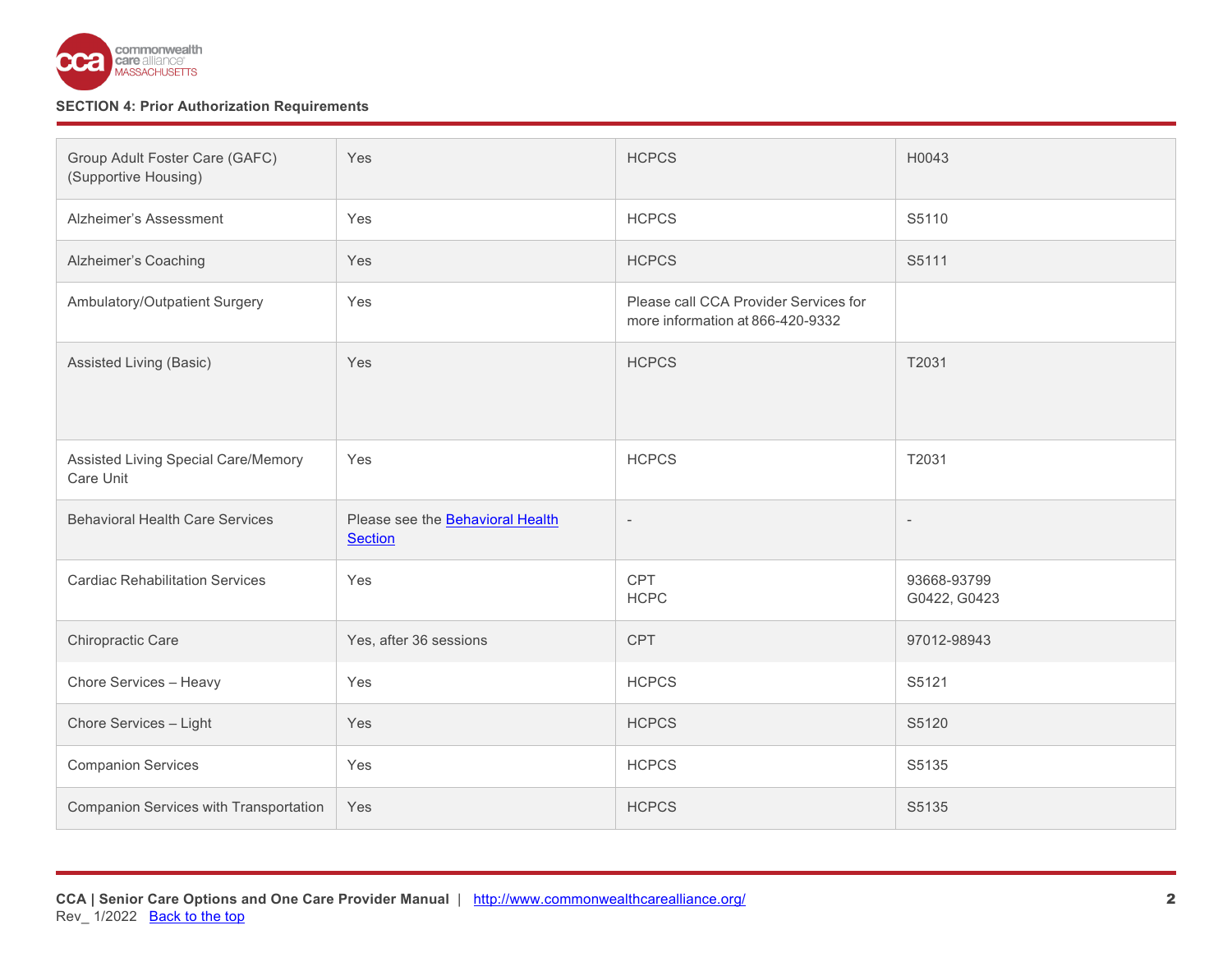

| Day Habilitation - Skills Training and<br>Development             | Yes                                                                                                                      | <b>HCPCS</b>                                                                                                                                                                                                                                                                                                                                                                                                                                                                                                   | H <sub>2014</sub>        |
|-------------------------------------------------------------------|--------------------------------------------------------------------------------------------------------------------------|----------------------------------------------------------------------------------------------------------------------------------------------------------------------------------------------------------------------------------------------------------------------------------------------------------------------------------------------------------------------------------------------------------------------------------------------------------------------------------------------------------------|--------------------------|
| Day Habilitation - Therapeutic<br><b>Behavioral Services</b>      | Yes                                                                                                                      | $\overline{\phantom{a}}$                                                                                                                                                                                                                                                                                                                                                                                                                                                                                       |                          |
| Day Habilitation - Community-Based<br><b>Wrap-Around Services</b> | Yes                                                                                                                      | $\overline{\phantom{a}}$                                                                                                                                                                                                                                                                                                                                                                                                                                                                                       | $\overline{\phantom{a}}$ |
| Dental:<br>• Crowns<br>• Dentures<br>• Oral Surgery<br>• Other    | Yes<br>Replacement dentures and crowns are<br>limited to coverage once every five<br>years unless authorized differently | Commonwealth Care Alliance has selected SKYGEN Dental as the dental program<br>administrator for its Senior Care Options and One Care plans. All claims and<br>authorizations must be submitted to SKYGEN. Additional requirements and<br>limitations may apply.<br>Please click here to access the SKYGEN Dental Provider Manual for more<br>information.<br>Additional questions or inquiries should be directed to SKYGEN Dental Provider<br>Relations at 855-434-9243 or NetworkDevelopment@skygenusa.com. |                          |
| Diabetic Self-Management Training,<br>Services, and Supplies      | Yes, for non-formulary diabetic testing<br>supplies                                                                      | If you have questions, please call Member Services at 866-610-2273                                                                                                                                                                                                                                                                                                                                                                                                                                             |                          |
| Durable Medical Equipment and Medical<br>Supplies                 | Please <b>click here</b> for DME PA list                                                                                 |                                                                                                                                                                                                                                                                                                                                                                                                                                                                                                                |                          |
| Environmental Aids and Assistive /<br>Adaptive technology         | Please click here for DME PA list                                                                                        | $\sim$                                                                                                                                                                                                                                                                                                                                                                                                                                                                                                         | $\sim$                   |
| Gender Reassignment Surgery and<br><b>Related Services</b>        | Yes                                                                                                                      | Please call CCA Provider Services for more information at 866-420-9332                                                                                                                                                                                                                                                                                                                                                                                                                                         |                          |
| <b>Genetic Testing</b>                                            | Yes                                                                                                                      | Please call CCA Provider Services for more information at 866-420-9332                                                                                                                                                                                                                                                                                                                                                                                                                                         |                          |
| Grocery Shopping and Delivery                                     | Yes                                                                                                                      | <b>HCPCS</b>                                                                                                                                                                                                                                                                                                                                                                                                                                                                                                   | S5121                    |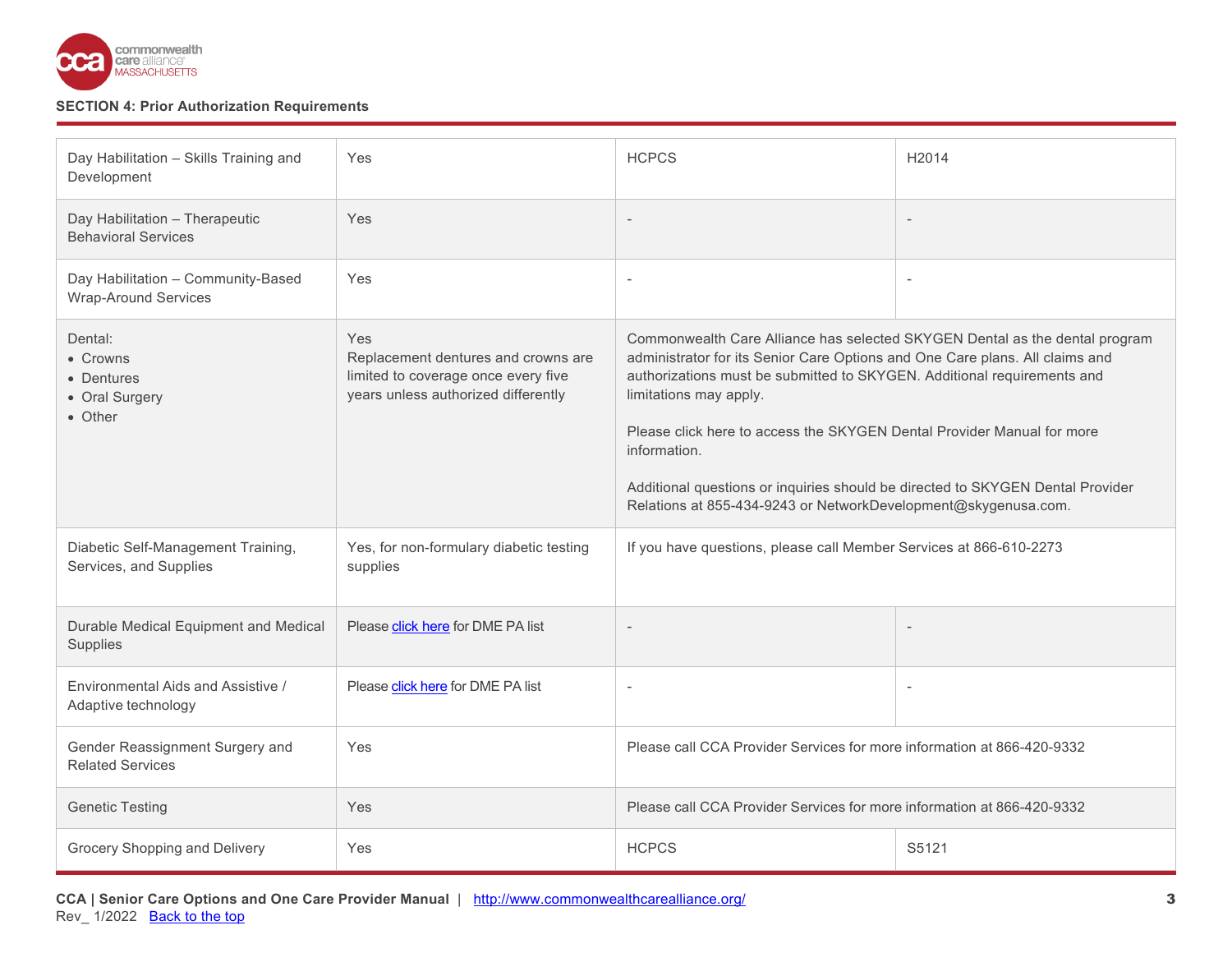

| Hearing Aids - Major Repairs                                                                                                                   | No, unless cost exceeds \$500 per line<br>item                                                                    | $\overline{\phantom{a}}$ |                                         |
|------------------------------------------------------------------------------------------------------------------------------------------------|-------------------------------------------------------------------------------------------------------------------|--------------------------|-----------------------------------------|
| Hearing Aids, Replacement and<br>Accessories                                                                                                   | No, unless cost exceeds \$500 per line item<br>or identified on DME PA list.<br><b>Click here</b> for DME PA list | $\overline{\phantom{a}}$ | $\overline{\phantom{a}}$                |
| Home Based Wandering Response<br>System - Installation                                                                                         | Yes                                                                                                               | <b>HCPCS</b>             | S5160                                   |
| Home Based Wandering Response<br>System - Monthly Fee                                                                                          | Yes                                                                                                               | <b>HCPCS</b>             | S5161                                   |
| <b>Home Delivered Meals</b>                                                                                                                    | Yes                                                                                                               | <b>HCPCS</b>             | S5170                                   |
| Home Health, including home health<br>aides, therapies, and skilled nursing                                                                    | Yes, please see Home Health Services                                                                              | $\overline{\phantom{a}}$ | $\overline{\phantom{a}}$                |
| Homemaker Service                                                                                                                              | Yes                                                                                                               | <b>HCPCS</b>             | S5130                                   |
| Infusion Therapy in an outpatient facility                                                                                                     | Yes                                                                                                               | <b>CPT</b>               | 96360-96371                             |
| Inpatient Hospital Services, including all<br>inpatient services at the following<br>settings: acute inpatient, chronic, and<br>rehabilitation | Yes                                                                                                               | <b>REV</b>               | 100-219                                 |
| Genetic Testing - Laboratory Services                                                                                                          | Yes                                                                                                               | $\overline{\phantom{a}}$ | $\sim$                                  |
| Laundry                                                                                                                                        | Yes                                                                                                               | <b>HCPCS</b>             | S5175                                   |
| Massage Therapy                                                                                                                                | Yes                                                                                                               | <b>CPT</b>               | 97124, 97112,<br>97122, 97140,<br>97110 |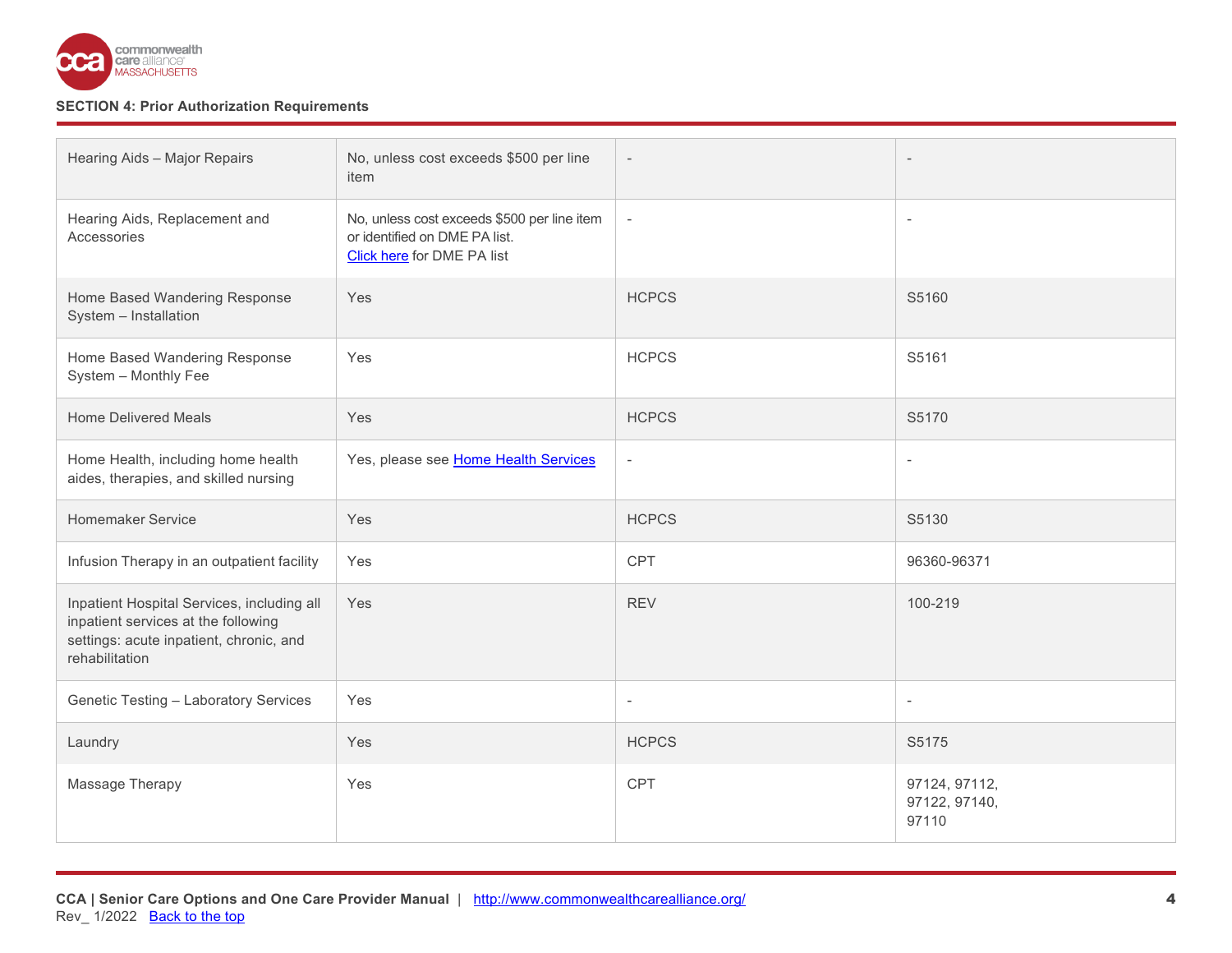

| <b>Medication Dispensing System</b>                                                                                                                                | Yes                                                                                          | <b>HCPCS</b>             | A9279                                          |
|--------------------------------------------------------------------------------------------------------------------------------------------------------------------|----------------------------------------------------------------------------------------------|--------------------------|------------------------------------------------|
| <b>Medication Dispensing System</b><br>Installation                                                                                                                | Yes                                                                                          | <b>HCPCS</b>             | T5999                                          |
| Molecular Pathology - BRCA1, BRCA2<br>(breast cancer 1 and 2) (e.g., hereditary<br>breast and ovarian cancer) Gene<br>Analysis                                     | Yes                                                                                          | <b>CPT</b>               | 81211-81164                                    |
| Neurology and Neuromuscular<br>Procedures - Polysomnography, age 6<br>years or older, with initiation of CPAP<br>therapy; Polysomnography; age 6 years<br>or older | Yes                                                                                          | <b>CPT</b>               | 95811<br>95810                                 |
| Orthotics                                                                                                                                                          | Please click here for DME PA list                                                            | $\overline{\phantom{a}}$ | $\overline{\phantom{a}}$                       |
| <b>Outpatient Blood Services</b>                                                                                                                                   | No                                                                                           | $\overline{\phantom{a}}$ | $\mathcal{L}_{\mathcal{A}}$                    |
| Oxygen                                                                                                                                                             | Please click here for DME PA list                                                            | $\overline{\phantom{a}}$ | $\overline{\phantom{a}}$                       |
| Part B Medication                                                                                                                                                  | Yes, except for the medications<br>referenced in the PA Select Drug<br><b>Exception List</b> | $\overline{\phantom{a}}$ | Please refer to the CMS Medicare<br>guidelines |
| Personal Care Through a Personal Care<br>Agency                                                                                                                    | Yes                                                                                          | <b>HCPCS</b>             | S5131                                          |
| Personal Care Attendant (PCA) Services                                                                                                                             | Yes                                                                                          | <b>HCPCS</b>             | T1019                                          |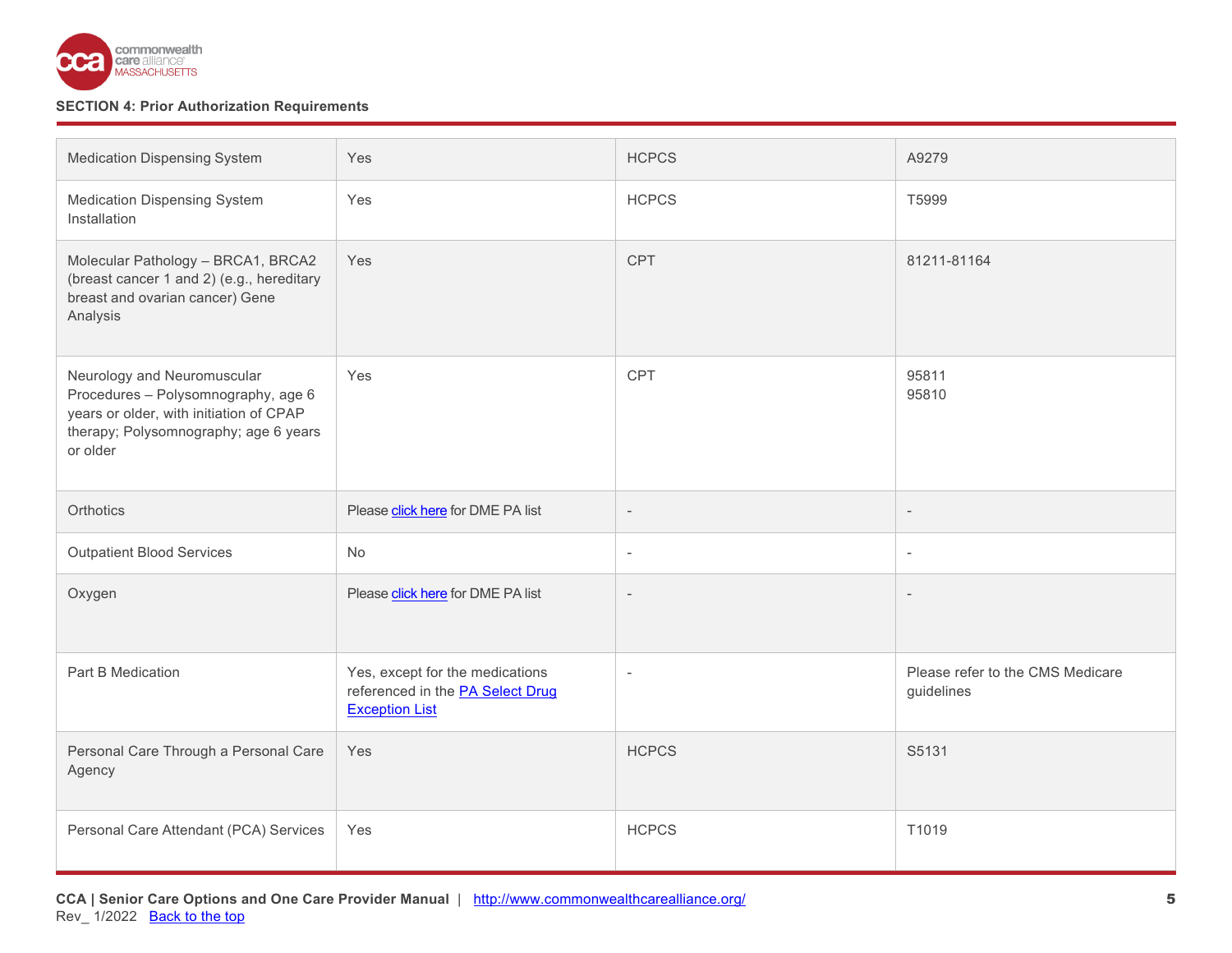

| Personal Care Management<br><b>Assessment - Initial Evaluation</b>                                                                                                 | Yes                                                                                          | <b>CPT</b>               | 99456                    |
|--------------------------------------------------------------------------------------------------------------------------------------------------------------------|----------------------------------------------------------------------------------------------|--------------------------|--------------------------|
| Personal Care Management Skill<br>Training                                                                                                                         | Yes                                                                                          | <b>HCPCS</b>             | T2022                    |
| Personal Emergency Response System<br>(PERS)<br>Landline<br>Cellular<br><b>Auto Detect Falls</b>                                                                   | Yes                                                                                          | <b>HCPCS</b>             | S5161                    |
| Personal Emergency Response System<br>(PERS) - Installation and Testing                                                                                            | Yes                                                                                          | <b>HCPCS</b>             | S5160                    |
| Prosthetic Services and Devices                                                                                                                                    | Please click here for DME PA list                                                            | $\overline{\phantom{a}}$ | $\overline{\phantom{a}}$ |
| <b>Pulmonary Rehabilitation</b>                                                                                                                                    | Yes                                                                                          | <b>HCPCS</b>             | G0424                    |
| Radiology and X-ray Services                                                                                                                                       | Please <b>click here</b> for itemized list                                                   | $\overline{\phantom{a}}$ |                          |
| <b>Respiratory Equipment</b>                                                                                                                                       | Please click here for DME PA list                                                            | $\blacksquare$           | $\overline{\phantom{a}}$ |
| <b>Select Drugs</b>                                                                                                                                                | Yes, except for the medications<br>referenced in the PA Select Drug<br><b>Exception List</b> | $\overline{\phantom{a}}$ | $\overline{\phantom{a}}$ |
| Skilled Nursing Facility Services,<br>including services at the following<br>levels: sub-acute, skilled, custodial,<br>medical and non-medical leave of<br>absence | Yes, please see Skilled Nursing Facility<br><b>Services</b>                                  | $\overline{\phantom{a}}$ | $\overline{\phantom{a}}$ |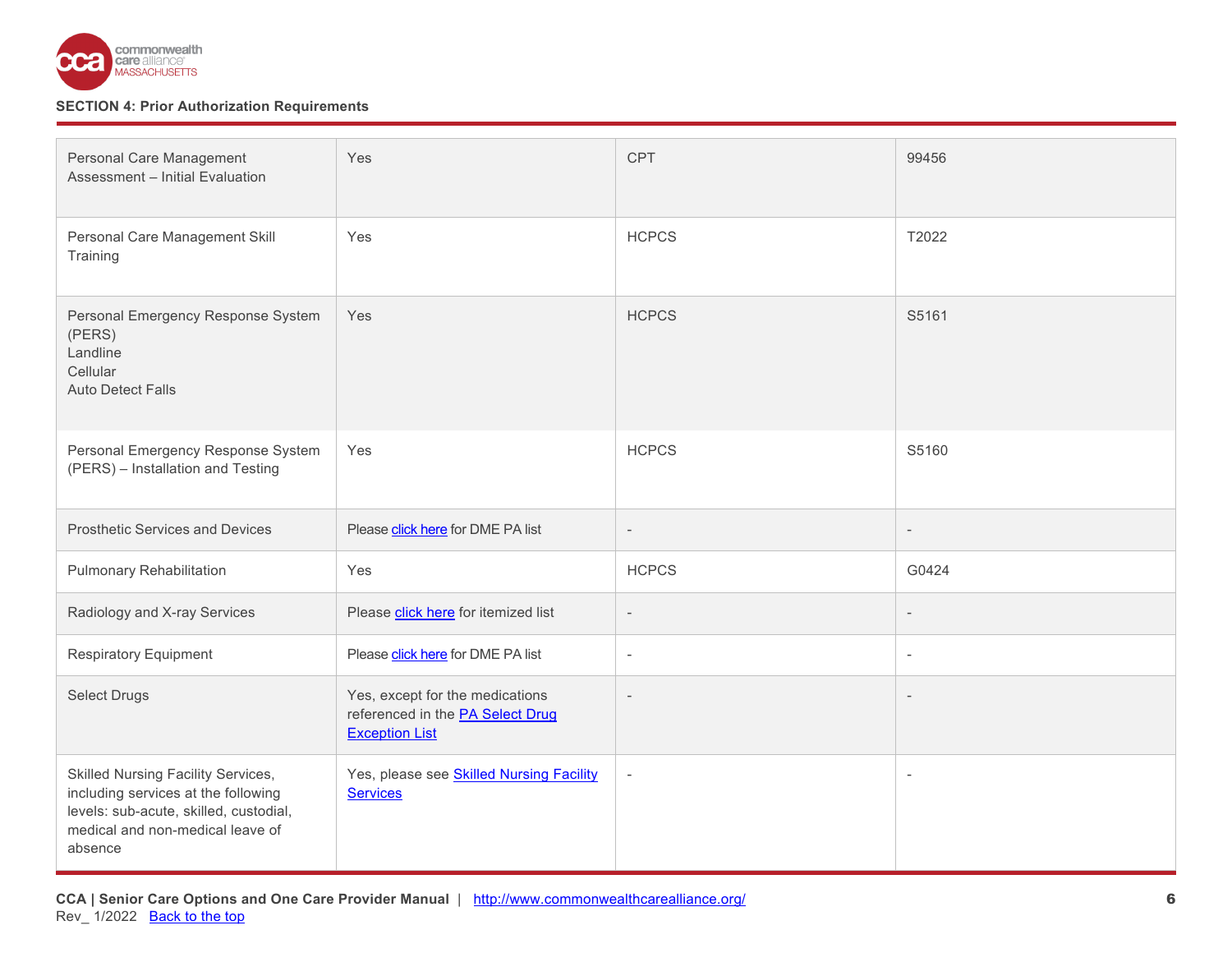

| Supportive Day Program, SCO only<br>(Social Day Care)                                                                                | Yes                                  | <b>HCPCS</b>                                                              | S5101 |
|--------------------------------------------------------------------------------------------------------------------------------------|--------------------------------------|---------------------------------------------------------------------------|-------|
| Supportive Home Care Aide                                                                                                            | Yes                                  | <b>HCPCS</b>                                                              | S5125 |
| Temporary Procedures & Professional<br>Services - hyperbaric oxygen under<br>pressure, full body chamber, per 30-<br>minute interval | Yes                                  | <b>HCPCS</b>                                                              | G0277 |
| Supervised Exercise Therapy (SET)                                                                                                    | Yes                                  | <b>CPT</b>                                                                | 93668 |
| Therapies: Home<br>Occupational<br>Physical<br>Speech                                                                                | Yes, please see Home Health Services | $\overline{\phantom{a}}$                                                  |       |
| <b>Transitional Living Program</b>                                                                                                   | Yes                                  | <b>HCPCS</b>                                                              | T1020 |
| <b>Transplant Services</b>                                                                                                           | Yes                                  | Please call CCA Provider Services for<br>more information at 866-420-9332 |       |

- If a requested service or item is not listed, please call Provider Services at 866-420-9332 for clarification
- **All non-contracted providers and vendors require prior authorization (PA) for all services**
- The list was updated and effective on 01/01/2022. Some of the requirements in member booklets may differ. The requirements provided herewith are provider requirements. Providers need to do diligence to ensure PA is obtained if required
- Please refer to your provider agreement for specific coding and reimbursement structure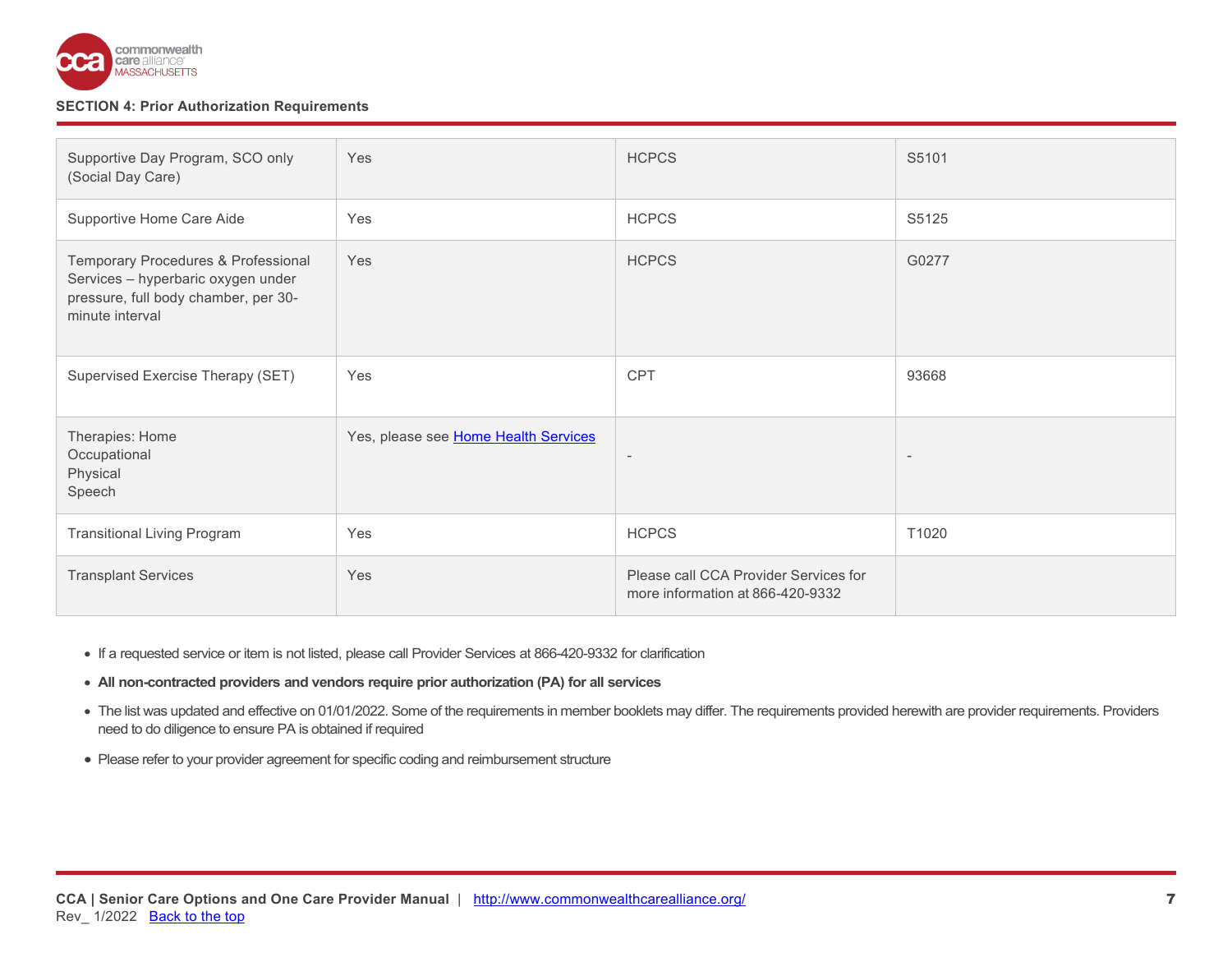

## **Behavioral Health Services**

| <b>Commonwealth Care Alliance (CCA) Covered</b><br><b>Services</b>                    | <b>One Care and</b><br><b>Senior Care Options</b><br><b>Prior Authorization (PA)</b><br><b>Requirements</b> | <b>Code Type</b> | <b>Code Range on Claim</b>      |
|---------------------------------------------------------------------------------------|-------------------------------------------------------------------------------------------------------------|------------------|---------------------------------|
| Commonwealth Care Alliance (CCA) Covered Services                                     | One Care and Senior Care<br><b>Options Prior Authorization</b><br>(PA) Requirements                         | Code Type        | Code Range on Claim             |
| Administrative Necessary Days (AND)                                                   | Yes                                                                                                         | <b>REV</b>       | 0169                            |
| Inpatient for Behavioral Health Care (Inpatient<br>Psychiatric)                       | Emergency admission:<br>Notification is required before<br>bed placement<br>Non-emergency admission:<br>Yes | <b>REV</b>       | 0114, 0124, 0134,<br>0144, 0154 |
| <b>Behavioral Health Diversionary Services</b>                                        |                                                                                                             |                  |                                 |
| Acute Treatment Services for Substance Use Disorder -<br>ASAMLevel 3.7                | Notification of admission<br>required within 48 hours                                                       | <b>REV</b>       | 1002<br>H0011                   |
| Enhanced Acute Treatment Services (EATS) - ASAM<br>Level3.7                           | Notification of admission<br>required within 48 hours                                                       | <b>REV</b>       | 1002<br>H0011                   |
| Individualized Treatment Services (ITS)                                               | Notification of admission<br>required within 48 hours                                                       | <b>HCPCS</b>     | H2036                           |
| <b>Clinical Stabilization Services for Substance Use</b><br>Disorder - ASAM Level 3.5 | Notification of admission<br>required within 48 hours                                                       | <b>REV</b>       | H0010                           |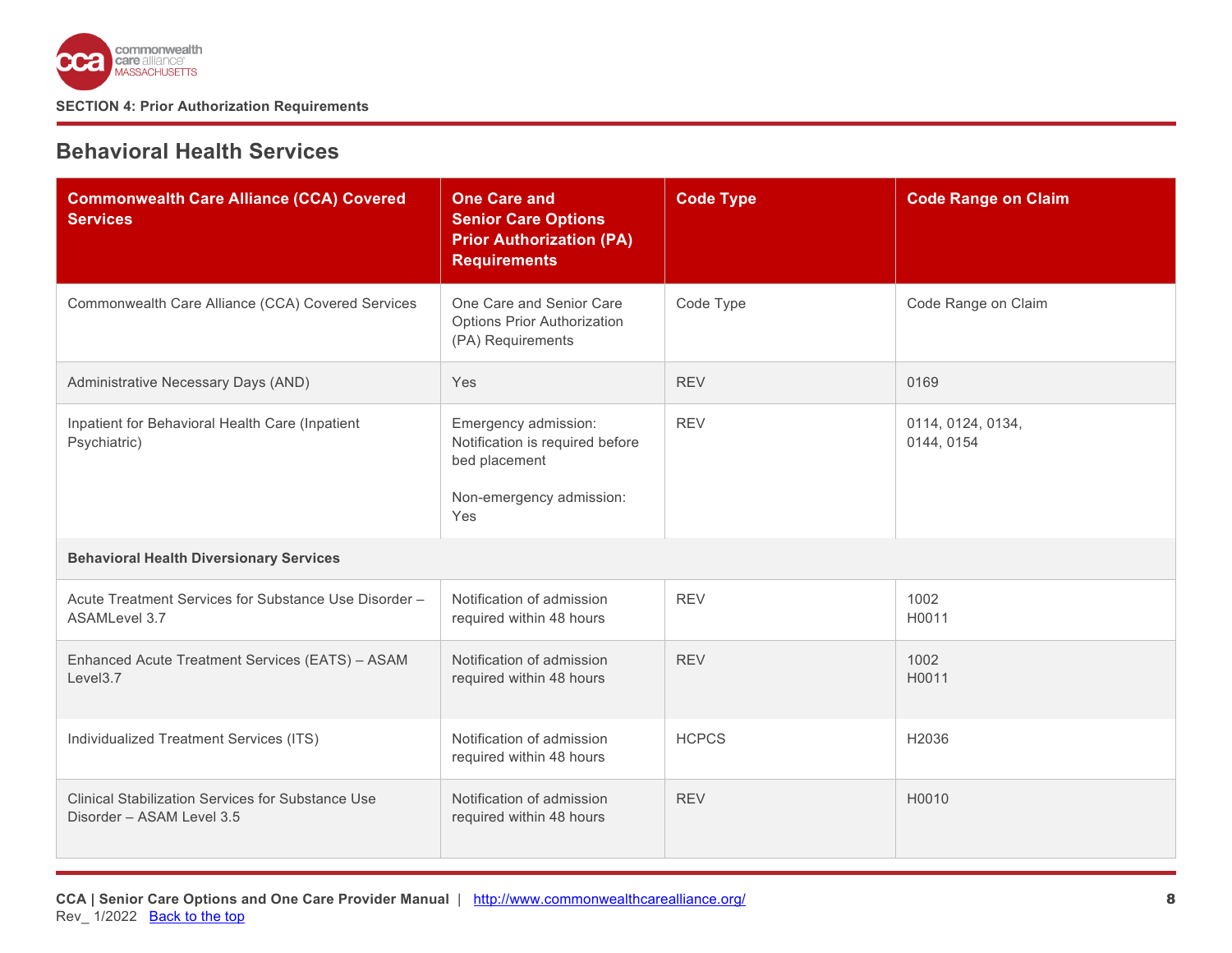

| Community Crisis Stabilization(CCS)<br>Day 1<br>Days 2-5<br>Days 6 and After                                                                                                    | Notification of admission<br>required within 24 hours      | <b>HCPCS</b>               | S9485                                                                                      |
|---------------------------------------------------------------------------------------------------------------------------------------------------------------------------------|------------------------------------------------------------|----------------------------|--------------------------------------------------------------------------------------------|
| Enhanced Community Crisis Stabilization (E-CCS): Days<br>$1 - 5$<br>Enhanced Community Crisis Stabilization (E-CCS): Days                                                       | Notification of admission<br>required with 24 hours<br>Yes | <b>HCPCS</b>               | S9485                                                                                      |
| 6 and After                                                                                                                                                                     |                                                            |                            |                                                                                            |
| <b>Observation/Holding Beds</b>                                                                                                                                                 | Notification of admission<br>required with 24 hours        | <b>REV</b>                 | 0100                                                                                       |
| <b>Specialing Services</b>                                                                                                                                                      | Yes                                                        | <b>HCPCS</b>               | T1004                                                                                      |
| <b>Behavioral Health Procedures</b>                                                                                                                                             |                                                            |                            |                                                                                            |
| Electroconvulsive Therapy                                                                                                                                                       | Yes                                                        | <b>HCPCS</b><br><b>REV</b> | 90870<br>0901                                                                              |
| Neuropsychological and Psychological Testing                                                                                                                                    | Yes                                                        | <b>CPT</b>                 | 96116, 96121,<br>96130, 96131,<br>96132, 96133,<br>96136, 96137,<br>96138, 96139,<br>96146 |
| Therapeutic Repetitive Transcranial Magnetic<br>Stimulation (TMS) Treatment; initial, including cortical<br>mapping, motor threshold determination, delivery, and<br>management | Yes                                                        | <b>HCPCS</b>               | 90867                                                                                      |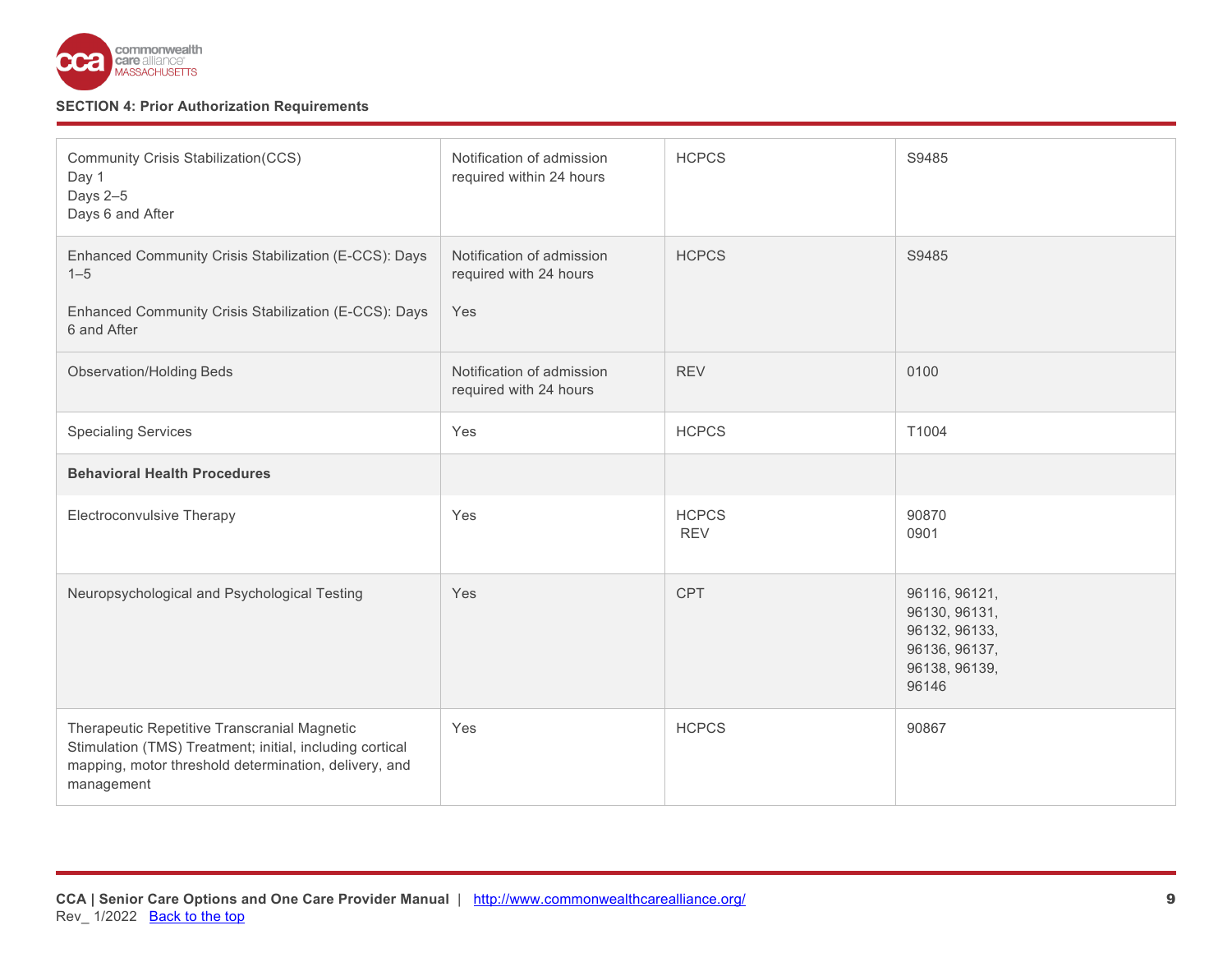

| Therapeutic Repetitive TranscranialMagnetic Stimulation<br>(TMS) Treatment; subsequent delivery and<br>management, per session | Yes | <b>HCPCS</b> | 90868 |
|--------------------------------------------------------------------------------------------------------------------------------|-----|--------------|-------|
| Therapeutic Repetitive TranscranialMagnetic Stimulation<br>(TMS) Treatment; subsequent motor threshold                         | Yes | <b>HCPCS</b> | 90869 |
| Esketamine for Treatment-Resistant Depression – 56 mg<br>or less                                                               | Yes | <b>HCPCS</b> | G2082 |
| Esketamine for Treatment-Resistant Depression – 56 mg<br>or more                                                               | Yes | <b>HCPCS</b> | G2083 |

• If a requested service or item is not listed, please call Provider Services at 866-420-9332 for clarification

• **All non-contracted providers and vendors require prior authorization (PA) for all services**

- The list was updated and effective on 01/01/2022. Some of the requirements in member booklets may differ. The requirements provided herewith are provider requirements. Providers need to do diligence to ensure PA is obtained if required
- Please refer to your provider agreement for specific coding and reimbursement structure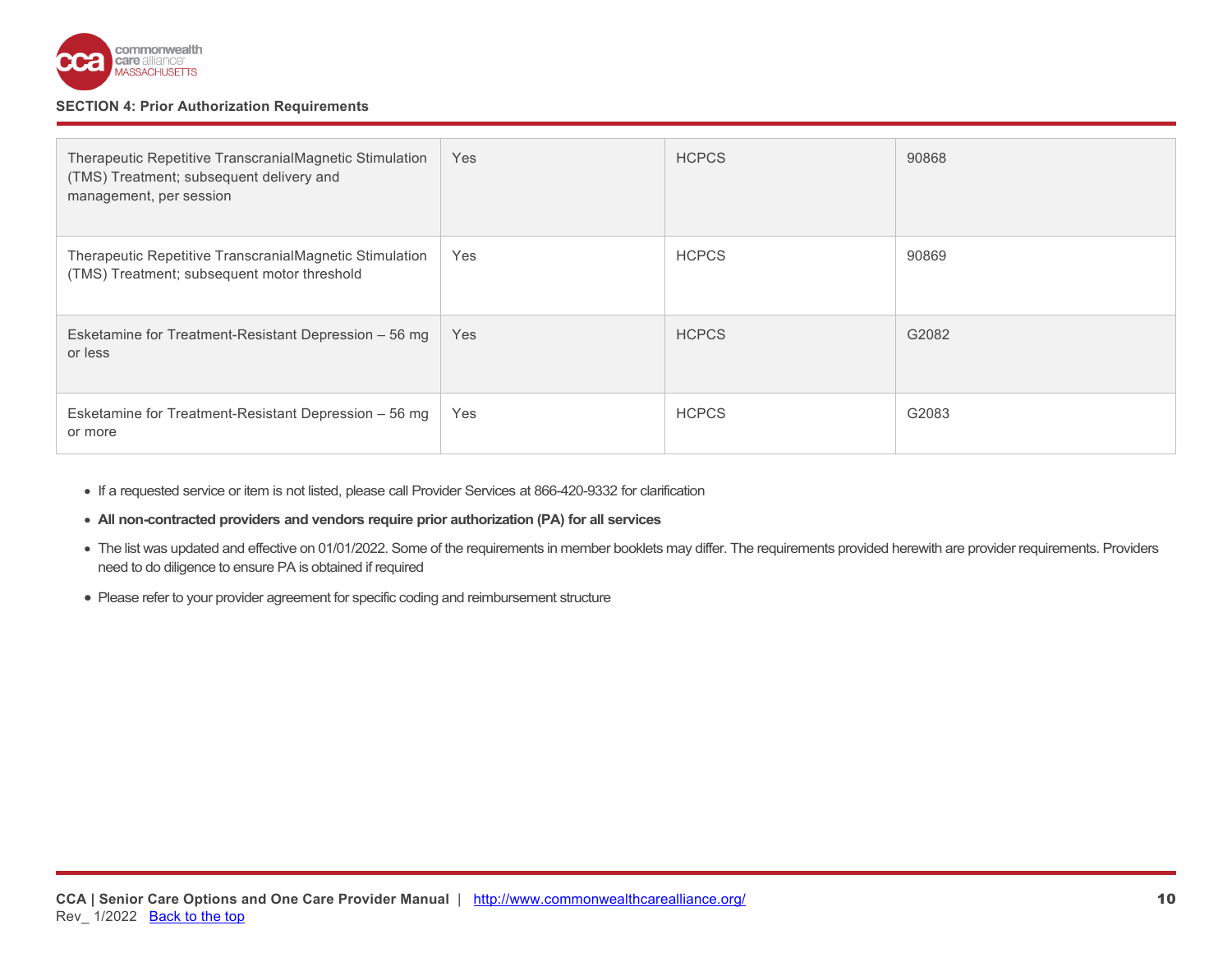

## <span id="page-10-0"></span>**Home Health Services**

| <b>Commonwealth Care Alliance</b><br>(CCA) Covered Services                    | <b>One Care and</b><br><b>Senior Care Options</b><br><b>Prior Authorization (PA)</b><br><b>Requirements</b> | <b>Code Type</b> | <b>Code Range on Claim</b>                                                                                                                          |
|--------------------------------------------------------------------------------|-------------------------------------------------------------------------------------------------------------|------------------|-----------------------------------------------------------------------------------------------------------------------------------------------------|
| Home Health Aide                                                               | Yes                                                                                                         | <b>HCPCS</b>     | G0156                                                                                                                                               |
| Home Infusion Therapy                                                          | Yes                                                                                                         | <b>CPT</b>       | 99601, 99602                                                                                                                                        |
| Independent Nursing/Private Duty<br><b>Nursing/Continuous Nursing Services</b> | Yes                                                                                                         | <b>HCPCS</b>     | T1000, T1002, T1003                                                                                                                                 |
| Occupational Therapy                                                           | Yes                                                                                                         | <b>HCPCS</b>     | G0152                                                                                                                                               |
| <b>Skilled Nursing</b>                                                         | Yes                                                                                                         | <b>HCPCS</b>     | G0299<br>G0300<br>T1502**<br>T1503**<br>** If approved for G0299, for Medication<br>administration, please use the<br>appropriate procedure codes** |
| <b>Skilled Nursing Observation &amp;</b><br>Assessment                         | Yes                                                                                                         | <b>HCPCS</b>     | G0493                                                                                                                                               |
| Social Work Visit                                                              | Yes                                                                                                         | <b>HCPCS</b>     | G0155                                                                                                                                               |
| Speech Therapy                                                                 | Yes                                                                                                         | <b>HCPCS</b>     | G0153                                                                                                                                               |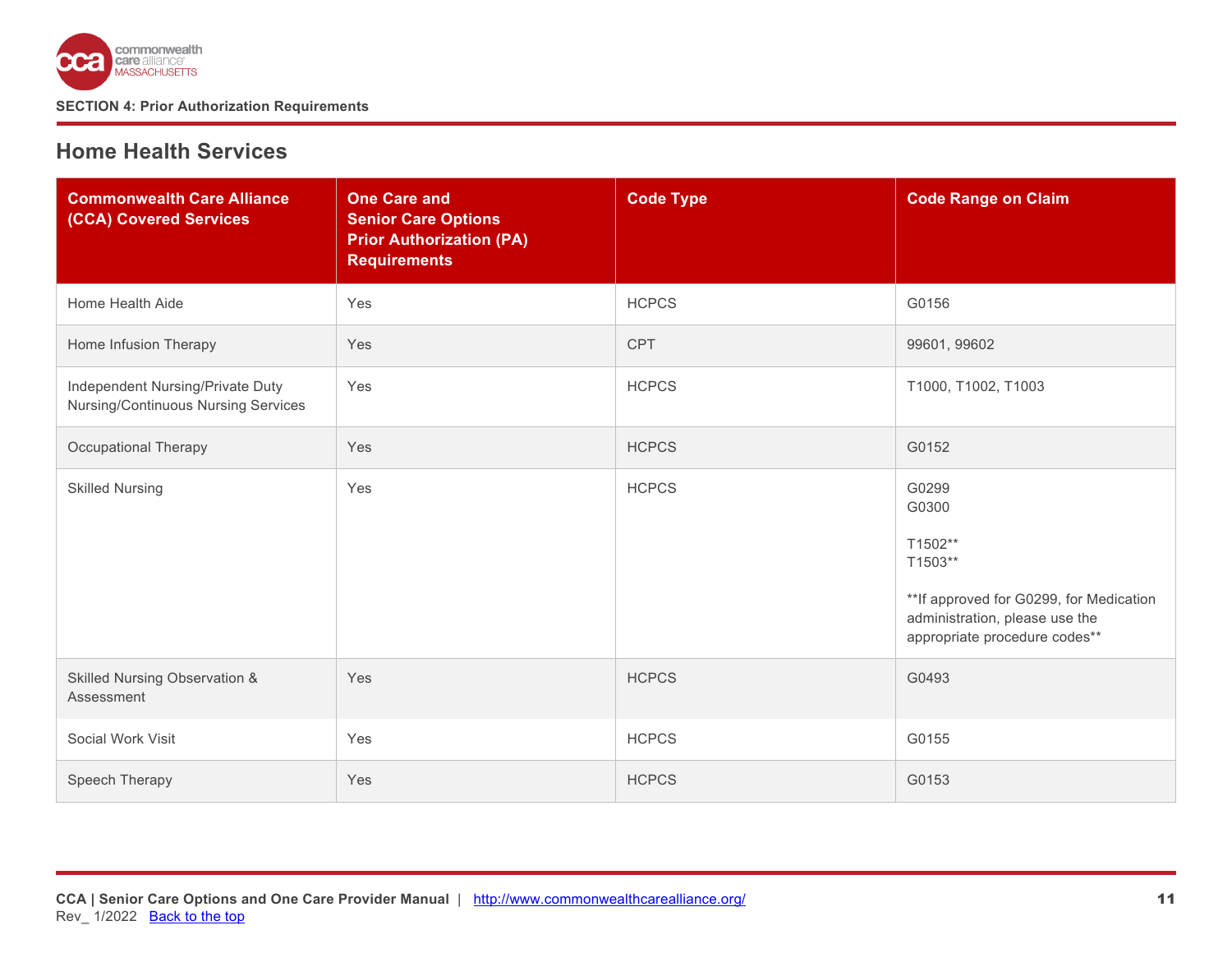

| Remote Patient Monitoring Services:<br>Telehealth originating site facility fee<br>(installation/removal of remote<br>monitoring equipment) | Yes | <b>HCPCS</b> | Q3014        |
|---------------------------------------------------------------------------------------------------------------------------------------------|-----|--------------|--------------|
| Remote Patient Monitoring Services:<br>Nurse visit by RN & nurse visit by LPN                                                               | Yes | <b>HCPCS</b> | T1030, T1031 |

- If a requested service or item is not listed, please call Provider Services at 866-420-9332 for clarification
- **All non-contracted providers and vendors require prior authorization (PA) for all services**
- The list was updated and effective on 01/01/2022. Some of the requirements in member booklets may differ. The requirements provided herewith are provider requirements. Providers need to do diligence to ensure PA is obtained if required
- Please refer to your provider agreement for specific coding and reimbursement structure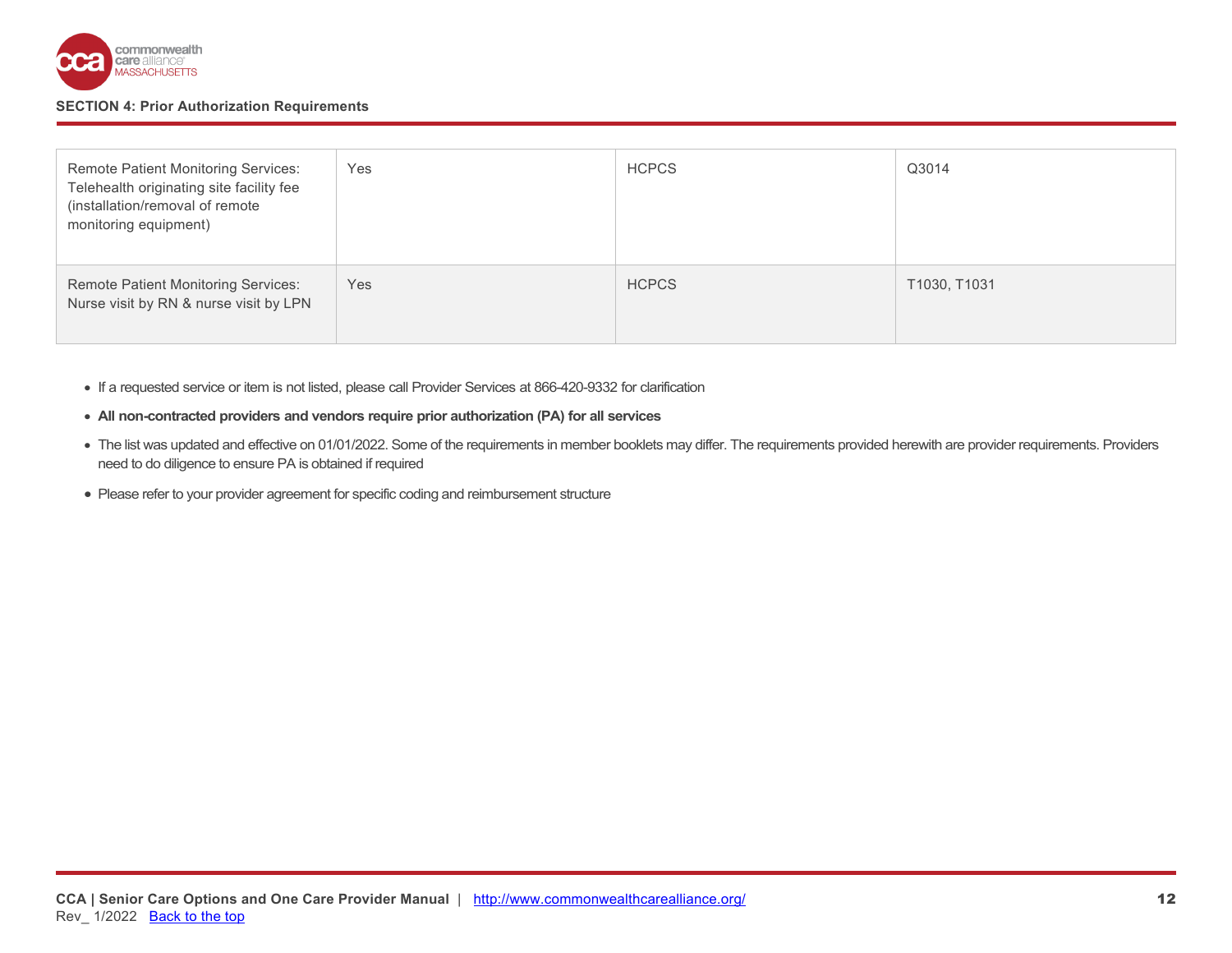

## **Skilled Nursing Facility Services (SNF)**

| <b>Commonwealth Care Alliance</b><br><b>Covered Services</b> | <b>One Care and</b><br><b>Senior Care Options</b><br><b>Prior Authorization(PA)</b><br><b>Requirements</b> | <b>Code Type</b> | <b>Code Range on Claim</b> |
|--------------------------------------------------------------|------------------------------------------------------------------------------------------------------------|------------------|----------------------------|
| <b>SNF Custodial</b>                                         | Yes                                                                                                        | <b>REV</b>       | 120                        |
| <b>SNF Skill</b>                                             | Yes                                                                                                        | <b>REV</b>       | 191                        |
| <b>SNF Sub-Acute</b>                                         | Yes                                                                                                        | <b>REV</b>       | 192                        |

• If a requested service or item is not listed, please call Provider Services at 866-420-9332 for clarification

• **All non-contracted providers and vendors require prior authorization (PA) for all services**

- The list was updated and effective on 01/01/2022. Some of the requirements in member booklets may differ. The requirements provided herewith are provider requirements. Providers need to do diligence to ensure PA is obtained if required
- Please refer to your provider agreement for specific coding and reimbursement structure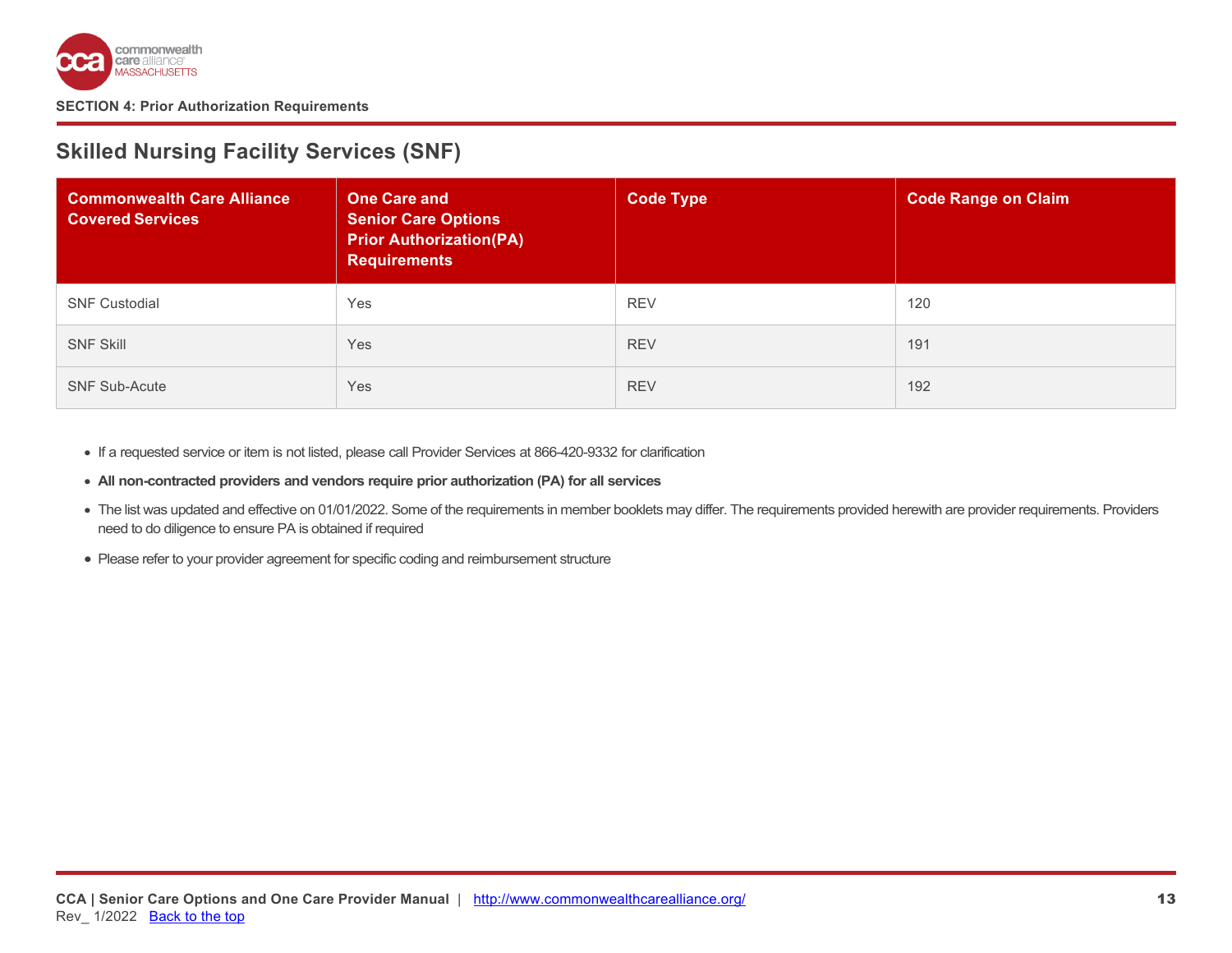

# <span id="page-13-0"></span>**Radiology Services**

| <b>Commonwealth Care Alliance Covered Services</b>                                                                           | One Care and Senior Care Options Prior<br><b>Authorization (PA)Requirements</b> |
|------------------------------------------------------------------------------------------------------------------------------|---------------------------------------------------------------------------------|
| Radiology: Cardiac MRI                                                                                                       | Yes                                                                             |
| Radiology: CAT (CT) Scan                                                                                                     | Yes                                                                             |
| Radiology: CTA (CT Angiography)                                                                                              | Yes                                                                             |
| Radiology: MPI (Myocardial Perfusion Imaging)                                                                                | Yes                                                                             |
| Radiology: MRA (Magnetic Resonance Angiogram)                                                                                | Yes                                                                             |
| Radiology: MRI (Magnetic Resonance Imaging)                                                                                  | Yes                                                                             |
| Radiology: MUGA (Multigated Acquisition Scan)                                                                                | Yes                                                                             |
| Radiology: PET (Positron Emission Tomography) Bone Scan                                                                      | Yes                                                                             |
| Radiology: PET (Positron Emission Tomography) CT Scan                                                                        | Yes                                                                             |
| Radiology: PET (Positron Emission Tomography) Scan                                                                           | Yes                                                                             |
| Radiation Oncology Treatment - stereotactic body radiation therapy, treatment delivery, per fraction to 1 or<br>more lesions | Yes                                                                             |
| Stress Echocardiogram                                                                                                        | Yes                                                                             |
| TEE (Transesophageal Echocardiogram)                                                                                         | Yes                                                                             |
| TTE (Transthoracic Echocardiogram)                                                                                           | Yes                                                                             |